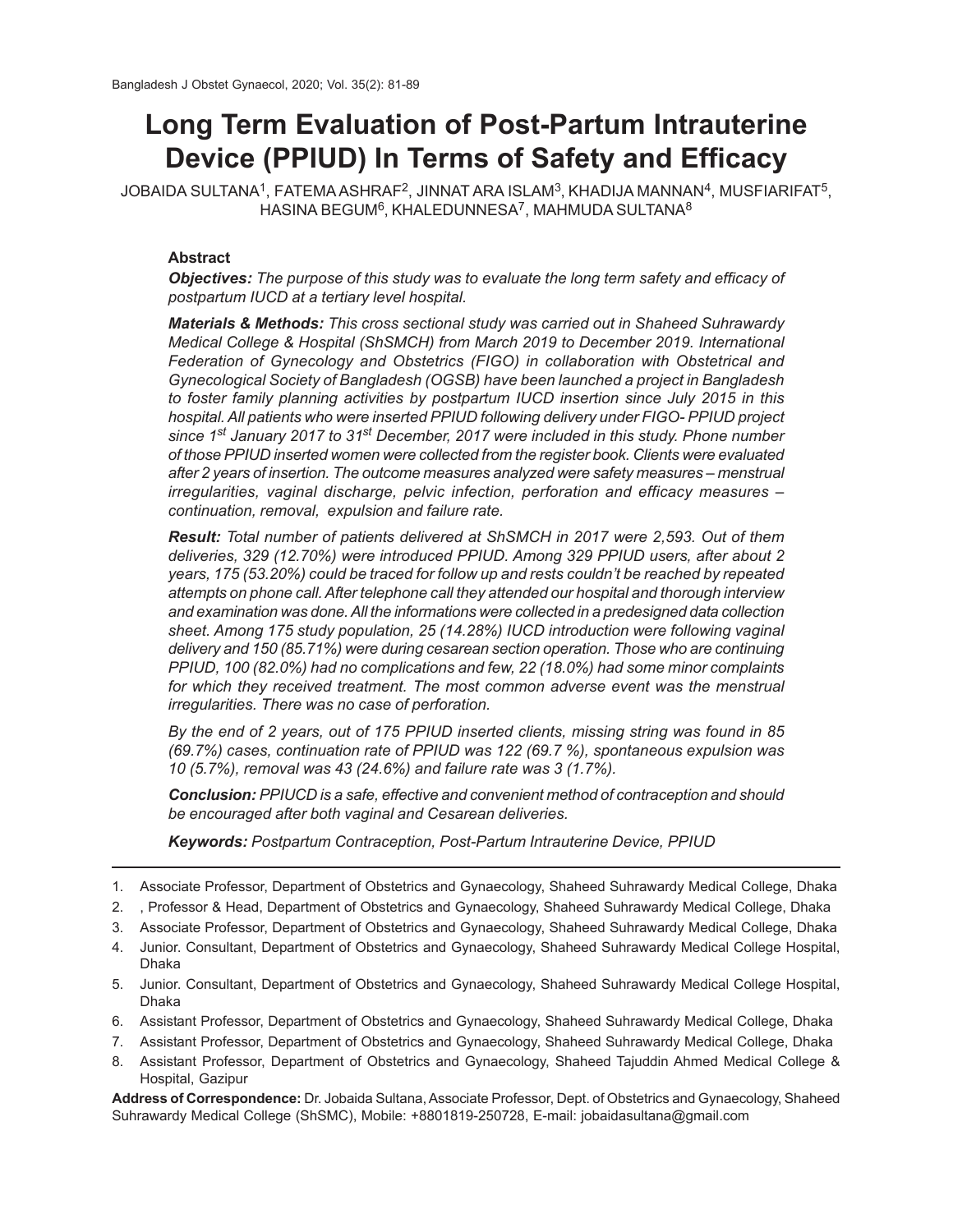## **Introduction:**

Optimal birth spacing and birth control are issues that caught the attention of global reproductive health services. Spacing birth-to-pregnancy intervals by at least 2 years and birth-to-birth intervals by at least 3 years could prevent more than 30% of maternal and 10% of infant mortality<sup>1</sup>. Postpartum period is a highly vulnerable period for unintended pregnancy as there are limited contraceptive options for breastfeeding mothers. In postpartum period, ovulation is highly unpredictable and, it can occur as early as 45 days after delivery in non-breast feeding and partially breast feeding women and couples often underestimate the likelihood of pregnancy.

Postpartum family planning (PPFP) is defined as the prevention of unintended pregnancy and closely spaced pregnancies through the first 12 months following childbirth<sup>2</sup>. According to an analysis of Demographic and Health Surveys data from 27 countries, 95% of 0–12 months postpartum women who want to avoid a pregnancy in the next 24 months; 70% of them are not using contraception. Most women are unclear about contraceptive usage in postpartum period. This results in unplanned and undesired pregnancies, which in turn increases induced abortion rates and consequently maternal morbidity and mortality<sup>3</sup>.

Globally, intrauterine devices (IUDs) are cited as the second most widely used contraceptive method according to a WHO study<sup>4</sup>. The IUD recommended by WHO is CuT380A which got USFDA approval in 1984.

Post-partum IUCD insertion refers to IUCD insertion within 48 hours of delivery. IUCD insertion within 10 minutes of placental expulsion is known as post placental IUCD insertion. The concept of post-partum IUCD insertion arose in 1970's<sup>1</sup> but it was not commonly used in general practice before 21st century because the previous studies showed very high rates of expulsion<sup>5</sup>.

Various studies have proved safety of IUCD when inserted post-placentally. It has good acceptability because of the safety and being revesible<sup>6</sup>. WHO has approved IUCD use even in breast-feeding women since it has no effect on lactation, not even in terms of any increased copper in milk.

Recognizing the potential impact of improved family planning programming on maternal and child health,

the Government of Bangladesh has committed to expanding access to family planning as part of achieving Millennium Development Goals 4 and 5 related to reduction of child and maternal mortality. With increased number of women electing to give birth in health institutions, the Government of Bangladesh decided to strengthen PPFP and to introduce PPIUCD services. Previously, concerns about the PPIUCD focused on high expulsion rates. Studies published in the nineties and early 2000 reported rates of about 9-13%7-10. However, lower expulsion rates have been reported more recently with improvements in insertion technique<sup>11, 12</sup>. PPIUCDs are still emerging as a relatively new contraception choice in Bangladesh.

A project on PPIUD in collaboration with International Federation of Gynaecology and Obstetrics (FIGO) and Obstetrical and Gynecological Society of Bangladesh (OGSB) has been launched in Bangladesh to foster family planning activities by postpartum IUCD insertion. ShSMCH is one of the centre among six tertiary level hospitals where the project activity is going on since July, 2015. According to FIGO-PPIUD project the follow-up schedule is up to 6 weeks, but long term follow-up is not evaluated. Follow-up schedule on problems and complications with PPIUCD insertions are available from International sources, but it is scare in Bangladesh. It is important to generate evidences on the outcome in respect to safety and efficacy after introduction of PPIUCD program.

Though the device has lot of advantages like reversible, long acting, low-cost; the device has not attained much popularity due to the myths and misconceptions amongst the general public and health care personnel. Besides, due to the fear of perforation and infection and also, lack of proper training, most health care providers are reluctant in performing interval IUCD insertion in women with previous caesarean delivery<sup>13</sup>.

The purpose of the study is to evaluate the long term safety and efficacy of postpartum IUCD at a tertiary level hospital.

# **Methodology:**

This study was a cross sectional study carried out in the Department of Obstetrics & Gynecology of Shaheed Suhrawardy Medical College & Hospital from March 2019 to December 2019. All patients who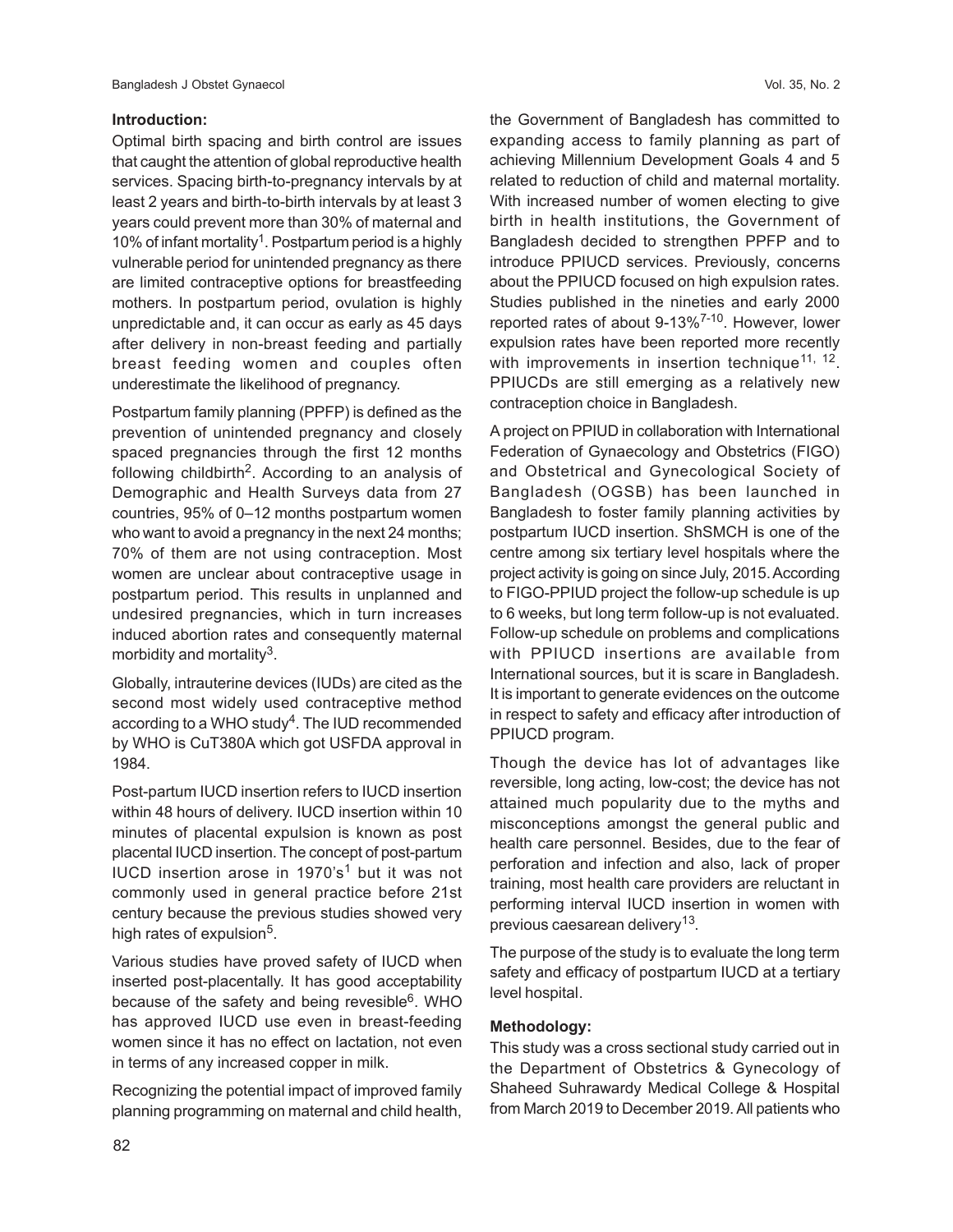were inserted PPIUD following delivery under FIGO-PPIUD project since 1<sup>st</sup> January 2017 to 31<sup>st</sup> December, 2017 were initially included in this study. Phone number of those PPIUD inserted women were collected from the register book. Among them, those who received the phone and were willing to participate in this study were finally included in the study. Clients were evaluated after 2 years of their PPIUD insertion. Clients who had completed 2 years after insertion were asked to come for follow-up. If any woman could not come physically in hospital for follow up, data were collected over phone. During evaluation, a detailed history regarding irregular or excessive menstrual bleeding, pelvic pain, foul smelling vaginal discharge or any other complaint were taken along with general physical & pelvic examinations. If the thread of IUCD was not visible during pelvic examination, then Ultra sonogram (USG) was done to ascertain the location of Cu-T. USG was done in the department of Obstetrics & Gynaecology free of cost. Along with evaluation if any patient had any complain, were managed at that time.

Data were collected in a predesigned data collection sheet, data was validated, entered into the computer & statistical analysis using SPSS V.20.

The outcome measures analyzed were safety measures like menstrual irregularities, vaginal discharge, pelvic infection and perforation. Efficacy measures were continuation, removal, expulsion and failure rate.

#### **Result:**

Total number of patients delivered at ShSMCH in 2017 were 2,593, among them 823 delivered vaginally and 1770 (68.20%) underwent caesarean section. Out of these deliveries, 329 (12.70%) clients were introduced PPIUD. Among 329 PPIUD users, after about 2 years, 175 (53.20%) could be traced for follow up and rests couldn't be reached by repeated attempts at phone call. So, our sample size was 175.

Socio demographic profile of 175 clients are shown in Table – I. Maximum number 71 (40.57%) of our clients were of age group 21 – 25 years, 60 (34.3%) completed primary education, 153 (87.4%) were housewife, 91 (52%) clients belonged to 10,000- 20,000 Tk. per month income category, 124 (70.8%) came from urban area and 168 (96%) were Muslim. Majority of the clients i.e. 92 (52.6%) had two living

children after present child birth (Table II). Among total PPIUD inserted women 58 (33.14%) were booked and counselled during antenatal period, other 117 (66.8%) were not booked case and counselled after admission during delivery (Table II).

# **Table-I** *Socio demographic profile of acceptors (n=175)*

| Parameters                             |     | Number Percentage |
|----------------------------------------|-----|-------------------|
| Age Group (yrs.)                       |     |                   |
| < 20                                   | 9   | 5.14              |
| $21 - 25$                              | 71  | 40.57             |
| $26 - 30$                              | 58  | 33.14             |
| $31 - 35$                              | 28  | 16.00             |
| > 35                                   | 9   | 5.14              |
| Literacy                               |     |                   |
| No formal education                    | 15  | 8.57              |
| Primary                                | 60  | 34.28             |
| Secondary                              | 26  | 14.85             |
| <b>SSC</b>                             | 31  | 17.71             |
| <b>HSC</b>                             | 16  | 9.14              |
| Graduate                               | 14  | 8.0               |
| <b>Masters</b>                         | 13  | 7.4               |
| Occupations                            |     |                   |
| Service                                | 19  | 10.8              |
| Housewife                              | 153 | 87.41             |
| Day labor                              | 3   | 1.7               |
| Monthly Income (Tk.)                   |     |                   |
| Low income group $<$ 10,000            | 30  | 17.14             |
| Middle Income group -<br>10,000-20,000 | 91  | 52                |
| High Income group - $> 20,000$         | 54  | 30.85             |
| Residence                              |     |                   |
| Rural                                  | 51  | 29.14             |
| Urban                                  | 124 | 70.86             |
| Religion                               |     |                   |
| Muslim                                 | 168 | 96                |
| Hindu                                  | 7   | 4                 |
|                                        |     |                   |

| Table -II                              |
|----------------------------------------|
| Obstetric Profile of acceptors (n=175) |

| Parameters                | Number | Percentage |
|---------------------------|--------|------------|
| Number of Children        |        |            |
| One                       | 50     | 28.57      |
| Two                       | 92     | 52.57      |
| Three                     | 24     | 13.71      |
| Four or more              | 9      | 5.14       |
| Time of Counseling        |        |            |
| Antenatal period          | 58     | 33.14      |
| Early labour / before C/S | 117    | 66.85      |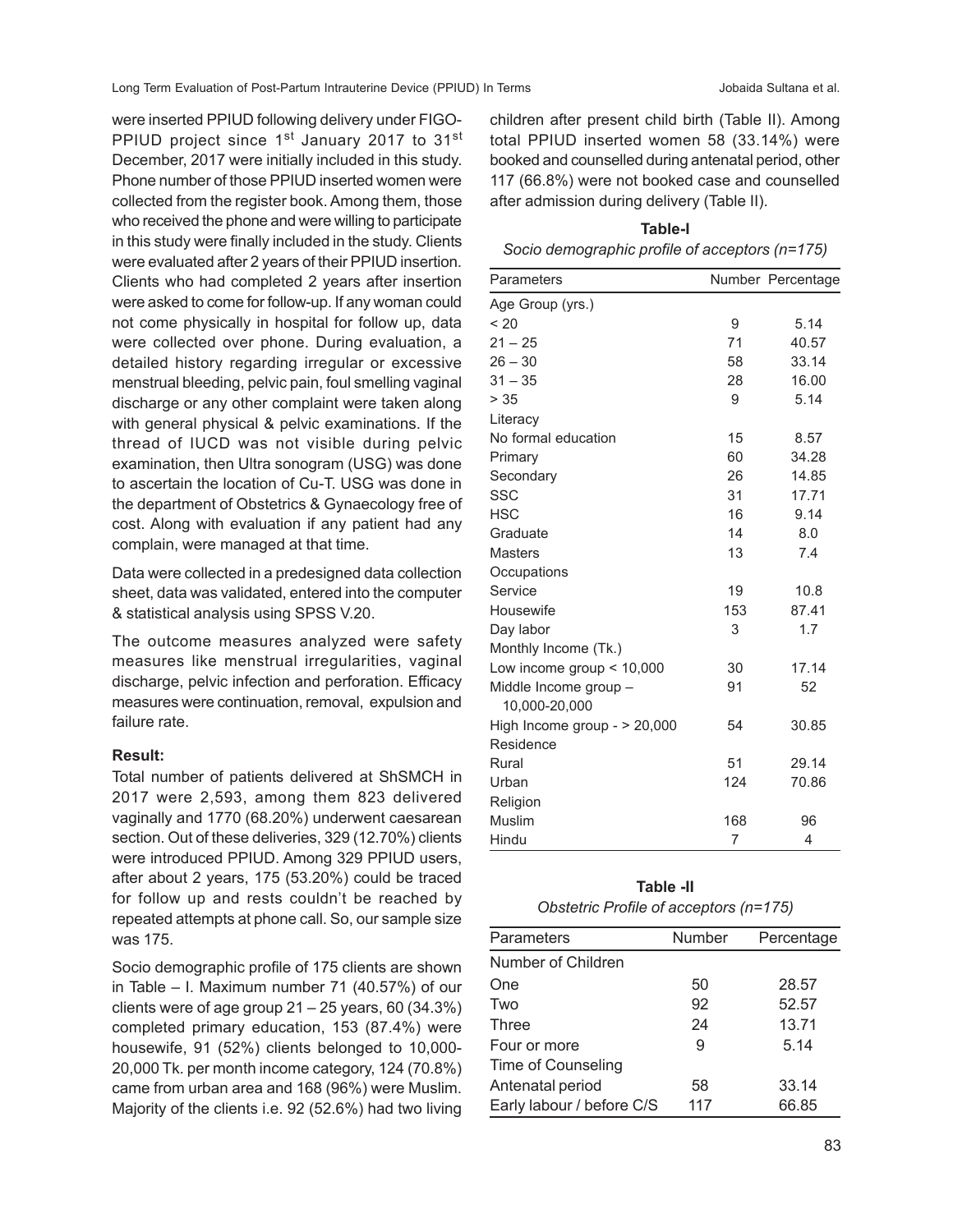Among 175 studied population 150 (85.7%) were intraceaserean PPIUD insertion, 23 (13.1%) were post placental within 10 minutes of vaginal delivery and & 2 (1.1%) were post-partum within 48 hrs of vaginal delivery (Fig-1).

Among 175 clients, 122 clients were continuing PPIUD. Out of 122 clients who were continuing PPIUD, 100 (82.0%) had no complications and 22 (18.0%) had some minor complaints for which they received treatment (Fig-2). The most common adverse event, was the menstrual irregularities (Table III). There was no case of perforation (Table III). Here more than one complaint was present in many cases. Missing string was found in 85 (69.7%) cases, but by USG it was proved that Cu-T was in Situ (Fig-3).



**Fig-1:** *Route and Time of Insertion*



**Fig-2:** *Complications of PPIUD*



**Fig-3:** *String visibility*

**Table-III**

| 1 avit-111<br>Adverse events ( $n = 22$ ) |   |                   |  |
|-------------------------------------------|---|-------------------|--|
| Parameters                                |   | Number Percentage |  |
| Adverse events                            |   |                   |  |
| Irregular pervaginal bleeding             | 9 | 7.4               |  |
| Menorrhagia                               | 6 | 5.0               |  |
| pervaginal discharge                      | 8 | 6.5               |  |
| Pelvic pain                               | 5 | 4.1               |  |
| Dyspareunia                               | 3 | 2.4               |  |
| Husband complain during coitus            | 2 | 1.6               |  |
| Dysmenorrhea                              | 2 | 1.6               |  |

| <b>Table-IV</b><br>Main outcome measures ( $n = 175$ ) |        |            |  |
|--------------------------------------------------------|--------|------------|--|
| Parameters                                             | Number | Percentage |  |
| Continuation                                           | 122    | 69.7       |  |
| Removal                                                | 43     | 24.6       |  |
| Expulsion                                              | 10     | 5.7        |  |
| Failure                                                | 3      | 1.7        |  |

Perforation 0 0 0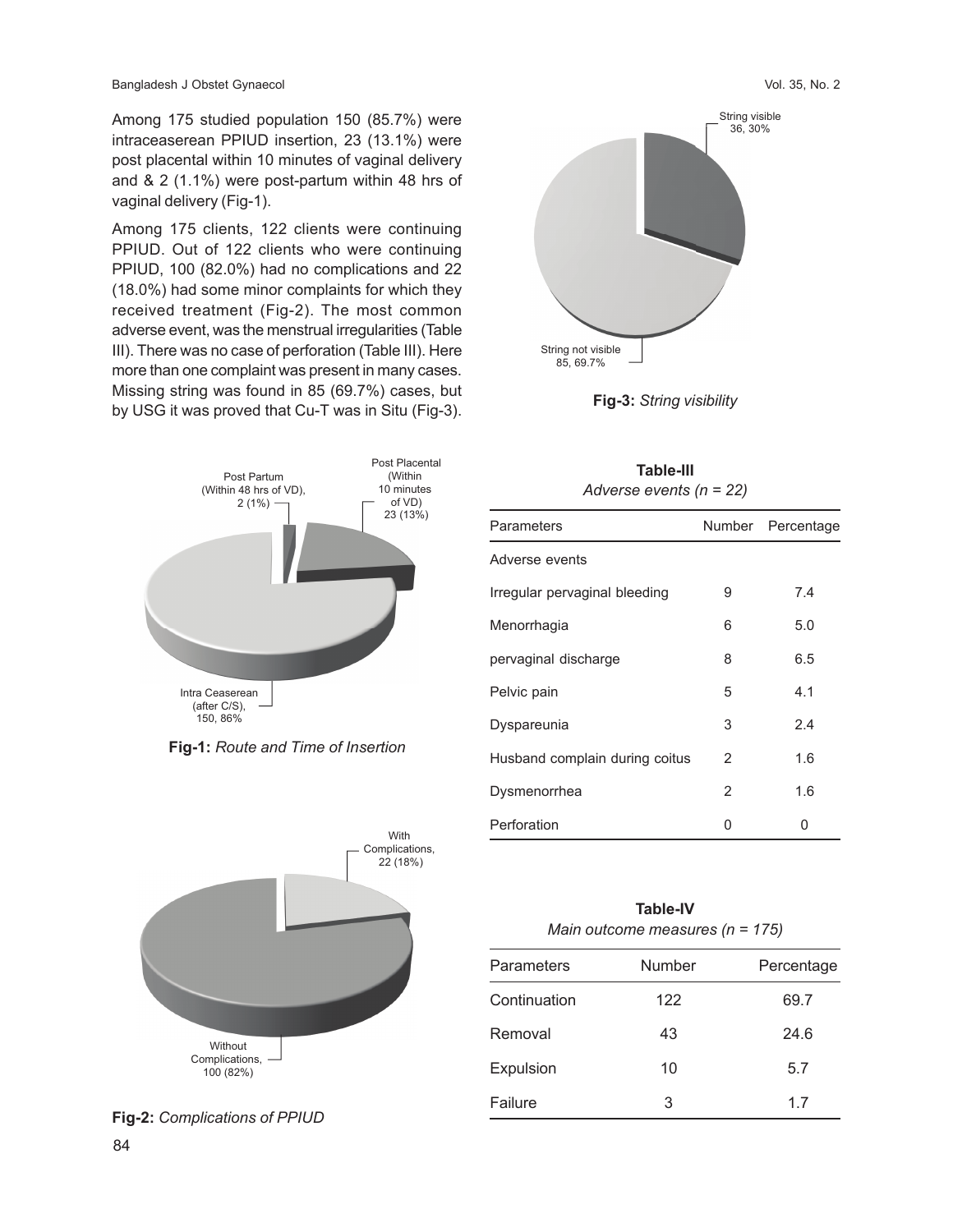Reasons for PPIUD removal ( Total 43)



**Fig-4:** *Reasons for removal*

In this study, at the end of 2 years of insertion of PPIUD,out of 175 clients 122(69.7%) clients were continuing PPIUD, 43(24.6%) clients removed this contraceptive method and 10(5.7%) clients had spontaneous expulsion (Table IV). Among those 10 spontaneous expulsion cases 3 clients became pregnant who were unaware of expulsion and who didn't came for any follow up. So, the overall failure rate was 1.7% (Table IV).

Among total 43 removal, 10 (23.2%) clients removed PPIUD due to self ignorance by pulling the thread, 7(16.3%) clients removed it due to irregular per vaginal bleeding, 6(14%) clients removed due to seeking next pregnancy, 5(11.6%)due to psychosocial causes, 4(9.3%) due to pelvic pain, 4(9.3%) due to menorrhagia, 4(9.3%) due to partial expulsion and 3(7%) due to pervaginal discharge (Fig-4).

**Table-V** *Time interval between insertion and removal of PPIUD (n = 43)*

| Parameters          | Number | Percentage |
|---------------------|--------|------------|
| Time of interval    |        |            |
| Within 6 weeks      | 4      | 9.33       |
| 6 weeks - 3 Months  | 7      | 16.27      |
| 3 Months - 6 Months | 11     | 25.58      |
| 6 Months - 1 year   | 5      | 11.62      |
| > 1 year            | 16     | 37.20      |

Most of the PPIUD removal 16(37.2%) were done after 1 year of insertion (Table V). Eighteen (42%) were removed at this hospital, 15(35%) were removed at other health facilities and 10(23%) were removed at home by themselves (Fig-5).



**Fig-5:** *Place of removal*

**Table -VI:** *Time of spontaneous expulsion (n = 10)*

| Parameters             | Number | Percentage |
|------------------------|--------|------------|
| Spontaneous expulsion  |        |            |
| Within 6 weeks         |        | 10         |
| $6$ weeks $-3$ months  |        | 10         |
| $3$ months $-6$ months | 2      | 20         |
| 6 months $-1$ year     |        | 10         |
| Un noticed             | 5      | 5Ω         |

Time of expulsion of PPIUD was shown in (Table VI) which shows 5 spontaneous expulsions occurred within 1 year of insertion but 5(50%) were unnoticed by the patient.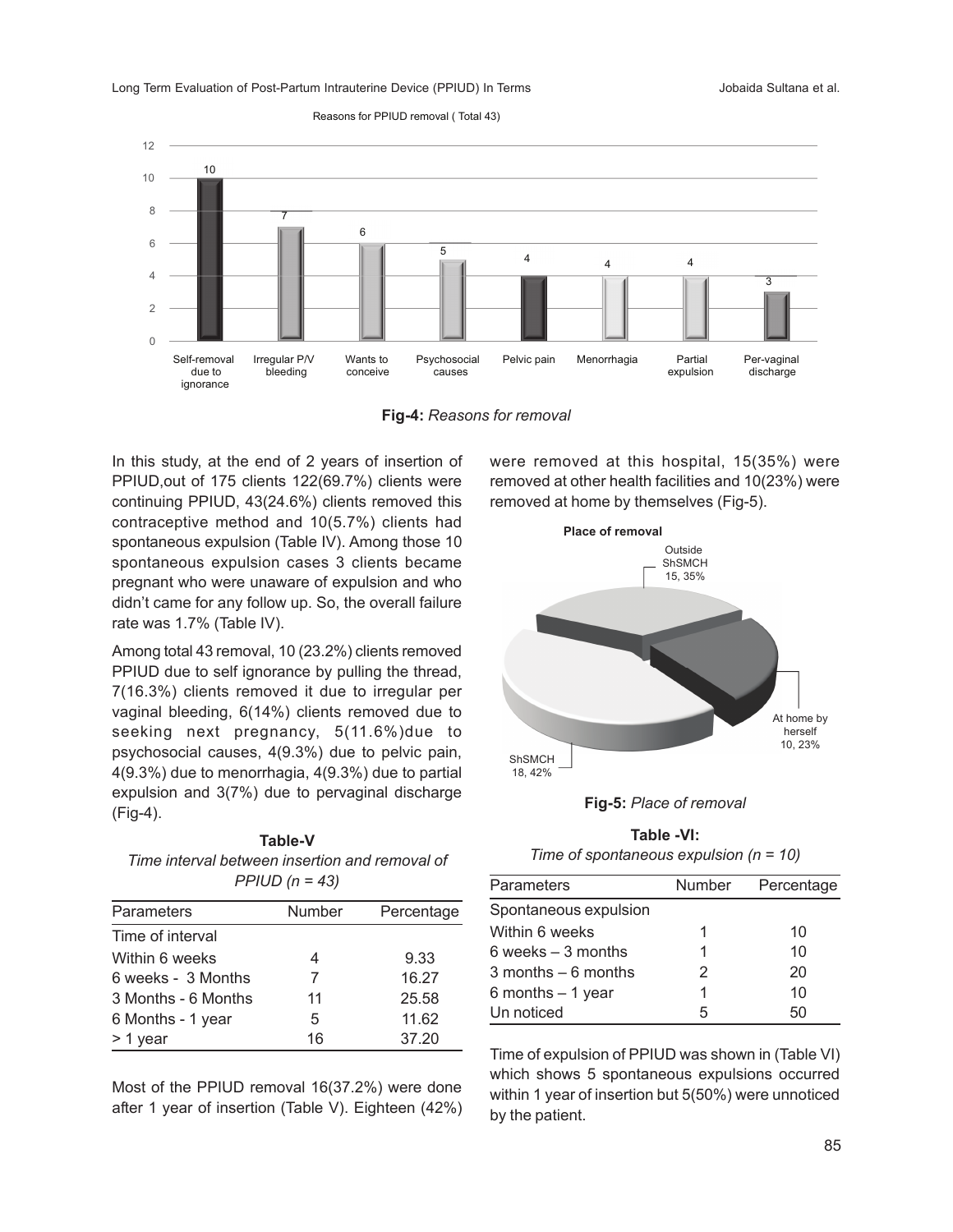## **Discussion**

Bangladesh has made remarkable and rapid progress in many family planning and other health indicators<sup>14</sup>. According to BDHS 2014, Bangladesh has achieved substantial success to increase in Contraceptive Prevalence Rate (CPR) to 62% and reduction of Total Fertility Rate (TFR) to 2.2 per woman in last 10 years. Despite this progress, unmet need for family planning is still 12% among currently married women and all method discontinuation rate is 30% within 12 month of starting<sup>15</sup>.

Bangladesh is committed to achieve the Sustainable Development Goal. The recently approved 4th Health Sector Programme, 2017-2021, of the health ministry, will put the country on track to attain the targets by  $2030^{16}$ .

The family planning 2020 commitment (revitalized in July 2017)<sup>16</sup> activities are to reduce TFR from 2.2 to 2.0, increase CPR from 62% to 75%, increase share of Long Acting Permanent Method (LAPM) from 8.1% to 20%, reduce unmet need from 12% to 10% and reduce discontinuation rate of FP method from 30% to 20%.

Our government is trying to change in the method use more towards long acting and reversible contraceptives and permanent methods. For this, new strategies have been implemented which included post-partum family planning and involvement of obstetricians in family planning program<sup>17</sup>. These strategies necessitate a shift in paradigm of family planning services more towards strengthening maternal health care services.

Birth spacing is an effective way to reduce maternal, perinatal and childhood morbidity and mortality. FIGO's postpartum family planning programme in partnership with OGSB has trained more than 1,653 providers in postpartum IUD counselling and insertion, and enabled 66,181 women to make as informed choice for themselves and their families $^{18}$ .

In the present study maximum number of patients (40.6%) belonged to age group 21 – 25 years which is similar to the study by Kumar et al<sup>19</sup> and Bansal et  $al^{20}$ . In this study majority (34.3%) patients who accepted PPIUCD were educated up to primary level. Acceptance rate was 7.4% and 8.5% in uneducated and postgraduate patients which were similar to study done by Mishra who found 7.7% and 8.2% acceptance in these patients<sup>21</sup>. These findings

indicates the importance of certain level of education for increased awareness and acceptance of postpartum IUCD. This study found that the acceptance of PPIUCD was more (70.9%) among urban people. This reflects the easy accessibility for urban people to this hospital. Though women of urban areas has easy access to other methods of contraception, they still prefer PPIUD because of its various benefits like free of cost, availability, long acting reversibility and fewer side effects.

In the present study, acceptance of PPIUD was more common among multipara (71.4%) compared to primipara (28.6%) which is similar to the study done by Grimes et al<sup>22</sup> and Aswathys et al<sup>23</sup> where higher acceptance were found in multiparous client about 65.1% and 73.3% respectively. Present study emphasizes on the fact that our women who have completed their family are in need of long acting, immediate and safe contraceptive method which is reversible too, till they could decide about option for the permanent method.

In this study 33.14% client were booked and counselled during antenatal period, rest 66.85% accepted the method where they were given information during early labour or before caesarean section. Whereas in the study done by Celen, 64% had received family planning counseling during antenatal period<sup>24</sup>. This highlights the role of proper counseling during antenatal period as well as during labour since the patients are highly motivated at that time.

In the present study, most of the patients, 100 (82.0%) had no complications which is similar to Pandher et. al <sup>25</sup>. Few patients (18.0%) had some minor complaints that were managed by medication and counselling. The common adverse events were menstrual irregularities (7.4%), menorrhagia (5%), per vaginal discharge (6.5%) and pelvic pain (4.1%). There was no case of perforation. Parikh and Gandhi reported an excessive bleeding rate of 6.6% with intra cesarean insertions26. Shukla et al indicated a higher incidence of menorrhagia (27.2%) with use of Copper T 200 as interval insertion $27$ . While Gupta et al observed bleeding in only 4.3% PPIUCD cases using Copper T 380A28. Women with IUCDs are more apprehensive regarding the symptom of vaginal discharge. In women reporting with symptoms of unusual discharge actual infection was extremely low on clinical evaluation. A multicentric study from India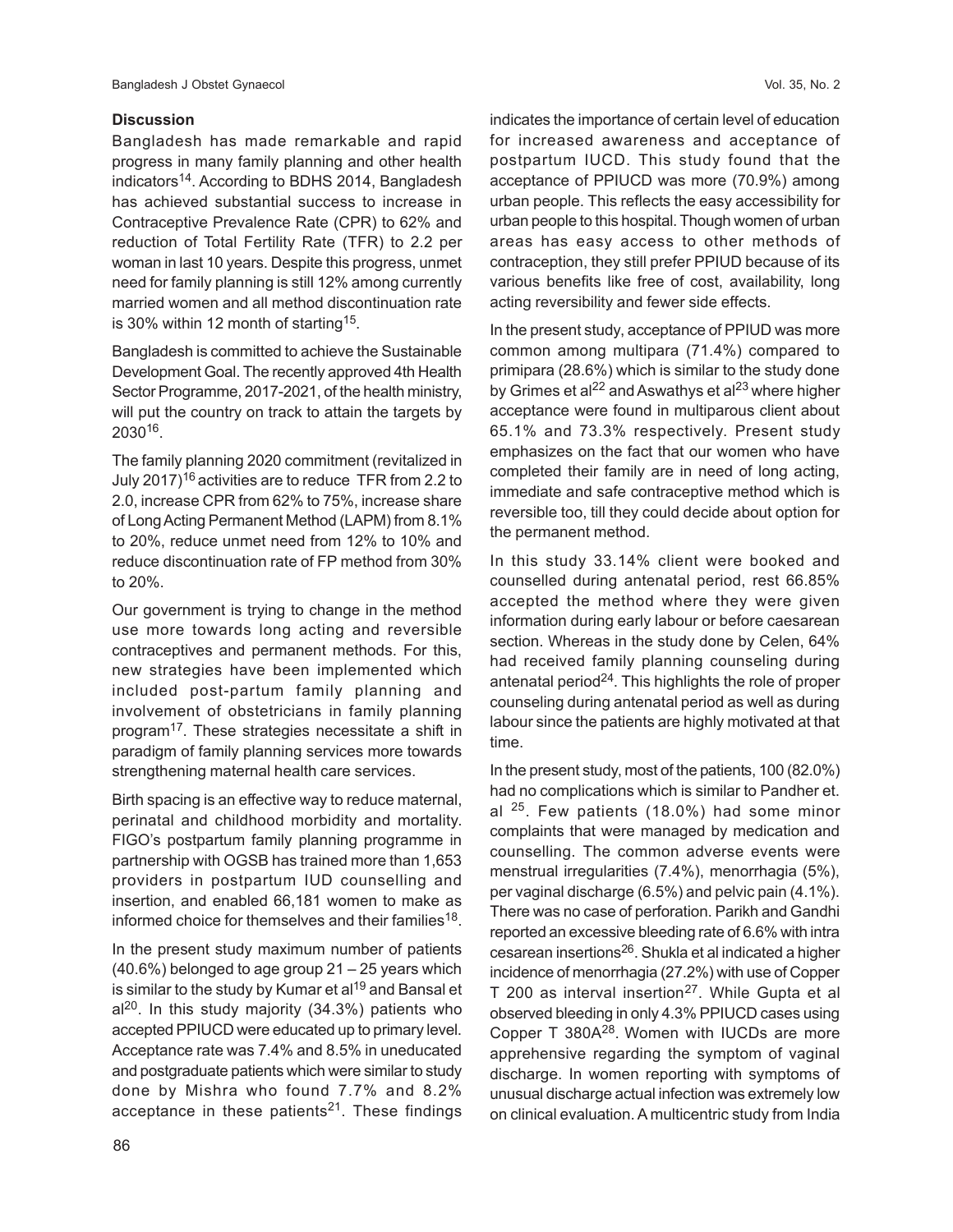reported an overall infection rate of 4.5% with PPIUCD 29. Welkovic et al compared the infection rate among IUCD users and non-users but found no difference <sup>30</sup>.

Visibility of string is important as it assures both the health care provider and IUCD user about the proper position of IUCD and during removal of the device. In the present study IUCD string were visible at 30.0% of client after 2 years of PPIUCD insertion. Strings were not visible in 70.0% cases despite ultrasonography confirmation of IUCD being in place. Hooda et al. $3$  reported missing string in 22.1% cases following vaginal delivery & 55.1% cases following caesarean section after 2 years. As most of our insertions were following caesarean section, string visibility was less. The result of string visibility differ from Sunita et al. $31$  where missing string was 14.66% cases after 1 year of study and by Aswarthy et al. $^{23}$ missing string was in 34.5% cases (48.5% in C/S versus 25% in vaginal delivery). The difference in missing string in different study may be due to the different types of IUCD and also due to variation in placement of IUCD string during caesarean section.

The continuation rate of 2 years was 69.7% in the present study, Mishra 21 reported 81.1% at 6 months, Celen et.  $a^{24}$  reported 62% at 12 months and Pandlher 25 reported 85% at 2 years. So emphasis should be given on counseling, regarding awareness of the doctors and patients about postpartum IUCD and regular training of the health care providers for proper insertion technique.

In the current study, the removal rate was 24.6% which was higher than study done by Pandher et.  $al^{25}$ , where it was 12.8% after 2 years and by Sunita et. al<sup>31</sup> 7% after 1 year, Celen et al<sup>24</sup> 10.6%. Menstrual abnormality were the prime cause of removal which is similar to other studies<sup>20, 21, 25</sup>. In this study, the high removal rate was due to the fact that the study was done after 2 years of insertion when among 43, 6 removal were due to desire for pregnancy, 5 were due to psychosocial causes, having no actual problem. Interestingly 10 clients removed the IUCD by pulling the thread by themselves when string was felt in the vagina due to ignorance. This findings were not seen by other studies which indicates a counseling problems regarding the PPIUCD thread. Also it is assumed that when they came for removal due to any complaints

they might be properly counseled and appropriate management of the problem could be given without removing the IUCD. About 35.0% removal done in other health facilities, probably they were not well oriented about postpartum IUCD at that time.

Expulsion of IUCD is an important factor affecting efficacy of the device. In the present study 10 IUCD were expelled, making expulsion rate as 5.7% which is similar to the study done by Sunita et al $^{31}$  (5.33%). Expulsion rates of PPIUCD insertion has been reported from  $0 - 5.7\%$  in various studies  $32, 33$ . On the contrary, Celen et al. have reported a higher cumulative expulsion rate of 17.6% per 100 women per year24. Maximum expulsion in previous studies have been detected during first follow-up visit<sup>10,34</sup>. In this study expulsion rate at 6 weeks was found to be 0.57%, which were 2.3% by Pander et al<sup>25</sup> and 3.6% by Kumer et al<sup>19</sup>. In this study, among total expulsion 10% occur within 6 weeks. In 50% (n=5) cases of expulsion, client were unaware about the expulsion and they came to know it when they consulted with doctors for other reasons. Thus the first follow up at 6 weeks is very important to know the presence of IUCD in right place. WHO-RHL study has emphasized that expulsion rate can be minimized by the expertise of the doctor. Thus programs should be conducted regularly to train the clinicians and special IUCD insertion kit should be provided to the health centers conducting deliveries <sup>35</sup>.

In this study failure rate was 1.7%. Failure rate less than 1% within one year were reported by different studies<sup>29, 31</sup>. There were no failure case reported by Pandher<sup>25</sup> and Aswathy<sup>23</sup>. There were three cases of unintended pregnancy with spontaneous expulsion of Cu-T which they were unaware about it, because they didn't came for follow-up at 6 weeks.

## **Conclusion:**

PPIUD is a safe and effective reversible method of contraception. To make it more effective, face to face follow-up at 6 weeks is very important. Proper counselling of the clients regarding the IUCD string and probable minor side effects along with proper insertion technique increase the continuation rate. Appropriate orientation and motivation of health care providers of all level can reduce the removal rate. So, PPIUD insertion is an opportunity while the woman is in a health care centre and that not to be missed.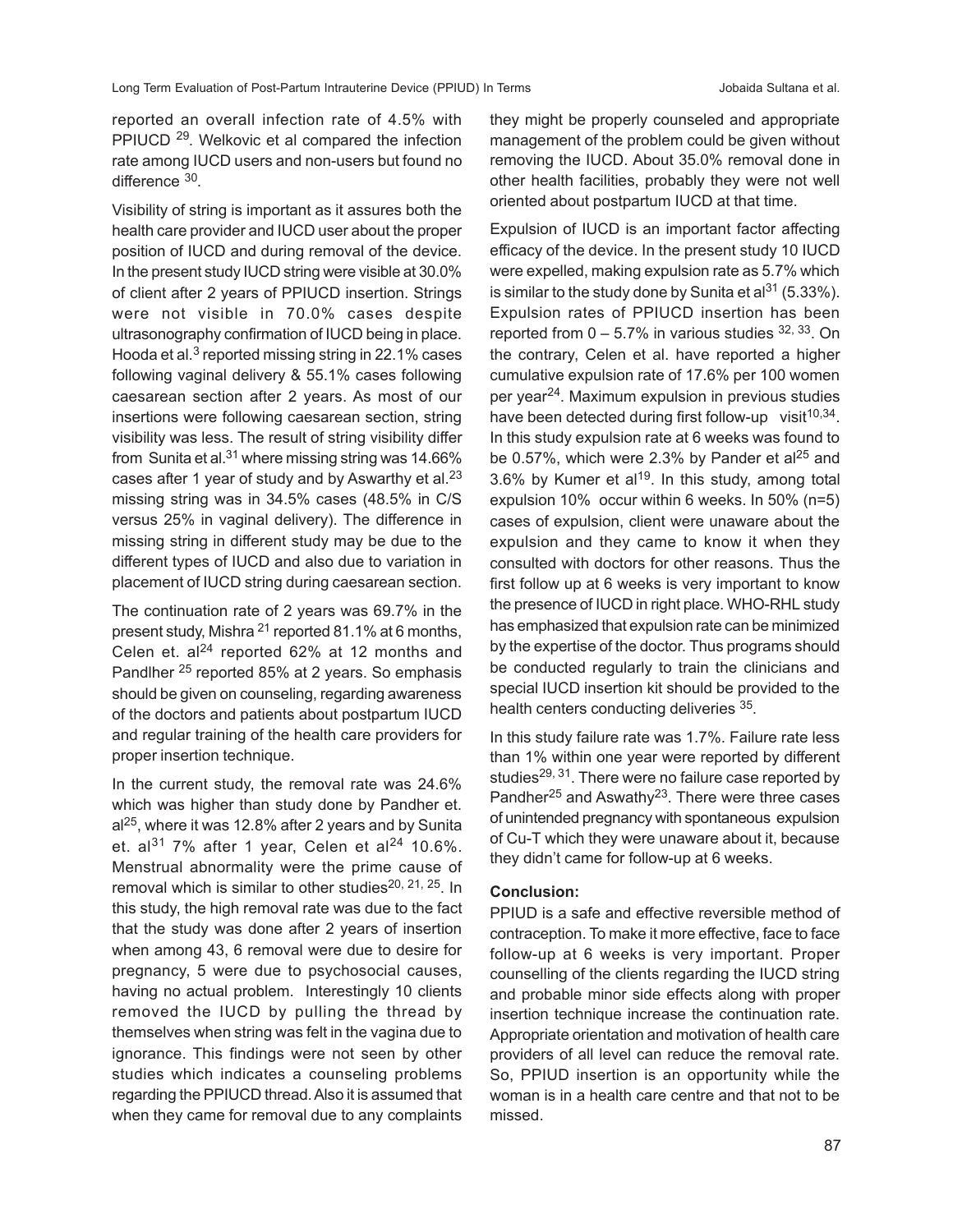### **Reference:**

- 1. Cleland J, Bernstein S, Ezeh A, Faundes A, Glasier A, Innis J. Familly planning: the unfinished agenda. Lancet 2006;368:1810-1827
- 2. Programming strategies for Postpartum Family Planning. World Health Organization 2013: 7-17.
- 3. Hooda R, Mann S, Nanda S, Gupta A, More H, Bhutani J. Immediate Postpartum Intrauterine Contraceptive Device Insertions in Caesarean and Vaginal Deliveries: A Comparative Study of Follow-Up Outcomes. Hindawi Publishing Corporation, International Journal of Reproductive Medicine 2016; (Volume 2016: 1- 5.
- 4. TCu380A Intrauterine Contraceptive Device (IUD) WHO/UNFPA Technical Specification and Prequalification Guidance 2016.
- 5. Rustein S: Further Evidence of the Effects of Preceding Birth Intervals on Neonatal, Infant and Under-Five-Years Mortality and Nutritional Status in Developing Countries. Evidence from the Demographic and Health Survey. DHS Working Papers No. 41. Macro International; 2008.
- 6. Roberto Rivera, William Winfrey. UNDP/ UNFPA/WHO/World Bank Special Programme of Research, Development and Research Training in Human Reproduction (HRP). External evaluation 2003-2007; Long-term safety and effectiveness of copper-releasing intrauterine devices: a case-study. World Health Organization 2008
- 7. Chi IC, Wilknes L, Rogers S. Expulsion in immediate postpartum insertion of Lippes Loop D and Copper T IUDs and their counterpart Delta device – an epidemiological analysis. Contraception 1985;321:119-134
- 8. Tatum HJ, Beltran RS, Ramos R, Van Kets H, Sivin I, Schmidt FH. Immediate postplacental insertion if GYNE-T 380 and GYNE-T 380 postpartum intrauterine contraceptive devices: randomized study. An J Obstet Gynecol 1996; 175:1231-1235.
- 9. Celen S, Moroy P, Sucak A, Aktulay A, Danisman N. Clinical outcomes of early postplacental insertion of intrauterine contraceptive devices. Contraception 2004;69:279-282.
- 10. Araujo VB, Ortiz L, Smith J, Postpartum IUD in Paraguay: a case serice of 3000 cases. Contraception 2012;86:173-186
- 11. Blumenthal P, Shiliya N, Neukom J, Chilambwe J, Vwalika B, Prager B, Gupta P, Espey E, Eber M. Expulsion rates and satisfaction levels among immediate postpartum IUD user in periurban Lusaka, Zambia. Contraception 2011;84:320 .
- 12. Patnaik UK, Mishra TK. User satisfaction and retention of Cu-T (IUD) amongst rural women in Orissa. Health Popul Perspect Issues 2003;26:52-58.
- 13. Bhutta SZ, Butt IJ, Bano K. Insertion of intrauterine contraceptive device at caesarean section. J Coll Physicians Surg Pak. 2011;21(9):527-30.
- 14. Majumder MAA. World Health Statistics: How does Bangladesh compare with other South-East Asian countries? South East Asia J Public Health 2011;1:4-11.
- 15. National Institute of Population Research and Training (NIPORT), Mitra and Associates, and ICF International. Bangladesh Demographic and Health Survey 2014. Dhaka, Bangladesh, and Rockville, Maryland, USA: NIPORT, Mitra and Associates, and ICF International, 2016.
- 16. The Government of Bangladesh updated its Family planning 2020 commitment at the Family Planning Summit in London UK on July 11, 2017 and pledged to take the actions.
- 17. Directorate General of Family Planning (DGFP). Clinical Contraception Service Delivery Program Operation Plan, DGFP, 2011-16. Dhaka: DGFP, 2011.
- 18. Accelerating Family Planning in Bangladesh, FIGO news, Family Planning 03.10.2019
- 19. Somesh K, Reena S, Sudharsanam B, Elaine C, Kamlesh L, Richard S et al. Women's experience with postpartum intrauterine contraceptive device use in India. Reprod Health. 2014;11:32
- 20. Mamta B, Jyoti L, Khushbu P. Study of efficacy and complication of postpartum IUCD insertion at Govt. medical college, Bastar. Int J Reprod Contracept Obstet Gynecol. 2016 Dec;5(12):4128-31.